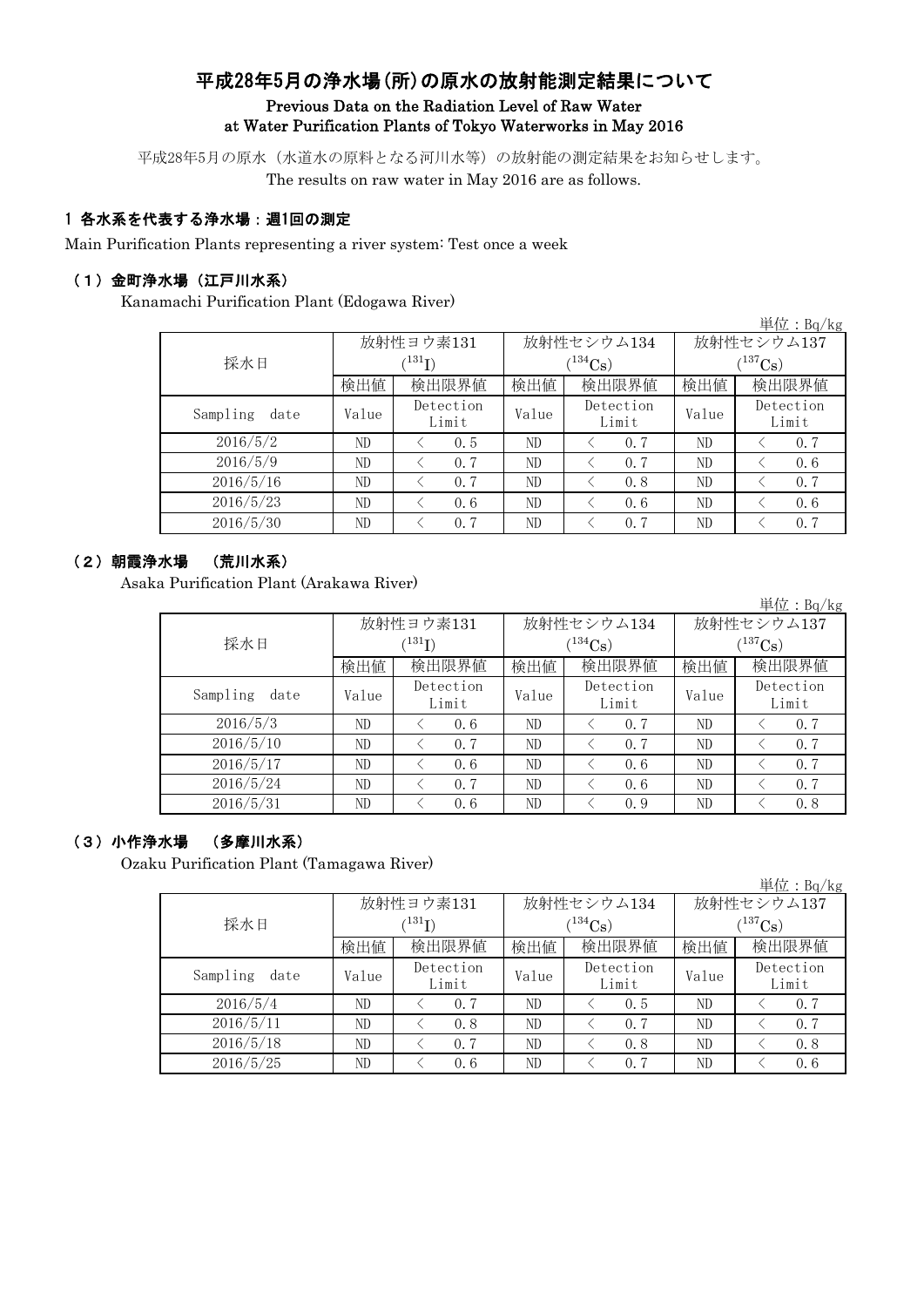## (4)東村山浄水場 (多摩川・荒川水系)

Higashi-murayama Purification Plant (Tamagawa・Arakawa River)

|                  |                             |                    |       |                    |              | 単位: $Bq/kg$        |  |
|------------------|-----------------------------|--------------------|-------|--------------------|--------------|--------------------|--|
|                  |                             | 放射性ヨウ素131          |       | 放射性セシウム134         | 放射性セシウム137   |                    |  |
| 採水日              | $^{\prime 131} \mathrm{I})$ |                    |       | $(^{134}Cs)$       | $(^{137}Cs)$ |                    |  |
|                  | 検出値                         | 検出限界値              | 検出値   | 検出限界値              | 検出値          | 検出限界値              |  |
| Sampling<br>date | Value                       | Detection<br>Limit | Value | Detection<br>Limit | Value        | Detection<br>Limit |  |
| 2016/5/5         | ND                          | 0, 7               | ND    | 0.7                | ND           | 0, 7               |  |
| 2016/5/12        | ND                          | 0.6                | ND    | 0.6                | ND           | 0.7                |  |
| 2016/5/19        | ND                          | 0.7                | ND    | 0.6                | ND           | 0.7                |  |
| 2016/5/26        | ND                          | 0.6                | ND    | 0, 6               | ND           | 0, 7               |  |

## (5)長沢浄水場 (相模川水系)

Nagasawa Purification Plant (Sagamigawa River)

|                  |       |                            |                |                    |              | $\vert \dot{\Xi} \vert \dot{\Xi}$ : Bq/kg |  |
|------------------|-------|----------------------------|----------------|--------------------|--------------|-------------------------------------------|--|
|                  |       | 放射性ヨウ素131                  |                | 放射性セシウム134         | 放射性セシウム137   |                                           |  |
| 採水日              |       | $^{\prime131} \mathrm{I})$ | $134C_{\rm S}$ |                    | $(^{137}Cs)$ |                                           |  |
|                  | 検出値   | 検出限界値                      | 検出値            | 検出限界値              | 検出値          | 検出限界値                                     |  |
| Sampling<br>date | Value | Detection<br>Limit         | Value          | Detection<br>Limit | Value        | Detection<br>Limit                        |  |
| 2016/5/6         | ND    | 0.7                        | ND             | 0.8                | ND           | 0.8                                       |  |
| 2016/5/13        | ND    | 0.6                        | ND             | 0.6                | ND           | 0, 6                                      |  |
| 2016/5/20        | ND    | 0.7                        | ND             | 0.7                | ND           | 0.7                                       |  |
| 2016/5/27        | ND    | 0.7                        | ND             | 0.8                | ND           | 0.8                                       |  |

### 2 その他の主要浄水場:概ね月1回の測定

Other Main Purification Plants: Test mostly once a month

|                     |                            |                  |       |                    |       |                       |            | 単位:Bq/kg              |
|---------------------|----------------------------|------------------|-------|--------------------|-------|-----------------------|------------|-----------------------|
|                     |                            |                  |       | 放射性ヨウ素131          |       | 放射性セシウム134            | 放射性セシウム137 |                       |
| 浄水所                 | 水源                         | 採水日              |       | $(^{131}I)$        |       | $(^{134}\mathrm{Cs})$ |            | $(^{137}\mathrm{Cs})$ |
|                     |                            |                  | 検出値   | 検出限界値              | 検出値   | 検出限界値                 | 検出値        | 検出限界値                 |
| Monitoring<br>point | Water<br>resource          | Sampling<br>date | Value | Detection<br>Limit | Value | Detection<br>Limit    | Value      | Detection<br>Limit    |
| 三郷<br>Misato        | 江戸川水系<br>Edogawa<br>River  | 2016/5/11        | ND    | 0.6<br>$\langle$   | ND    | 0.8<br>$\langle$      | ND         | 0.7<br>$\langle$      |
| 三園<br>Misono        | 荒川水系<br>Arakawa<br>River   | 2016/5/11        | ND    | 0.6<br>$\lt$       | ND    | 0.7<br>$\langle$      | $\rm ND$   | 0.8<br>$\lt$          |
| 境<br>Sakai          | 多摩川水系<br>Tamagawa<br>River | 2016/5/11        | ND    | 0.7<br>$\langle$   | ND    | 0.7<br>$\langle$      | ND         | 0.9<br>$\lt$          |
| 砧<br>Kinuta         | 多摩川水系<br>Tamagawa<br>River | 2016/5/11        | ND    | 0, 7<br>$\langle$  | ND    | 0, 7<br>$\langle$     | $\rm ND$   | 0.8<br>$\langle$      |
| 砧下<br>Kinutashimo   | 多摩川水系<br>Tamagawa<br>River | 2016/5/11        | ND    | 0.7<br>$\lt$       | ND    | 0.7<br>$\lt$          | ND         | 0.7<br>$\lt$          |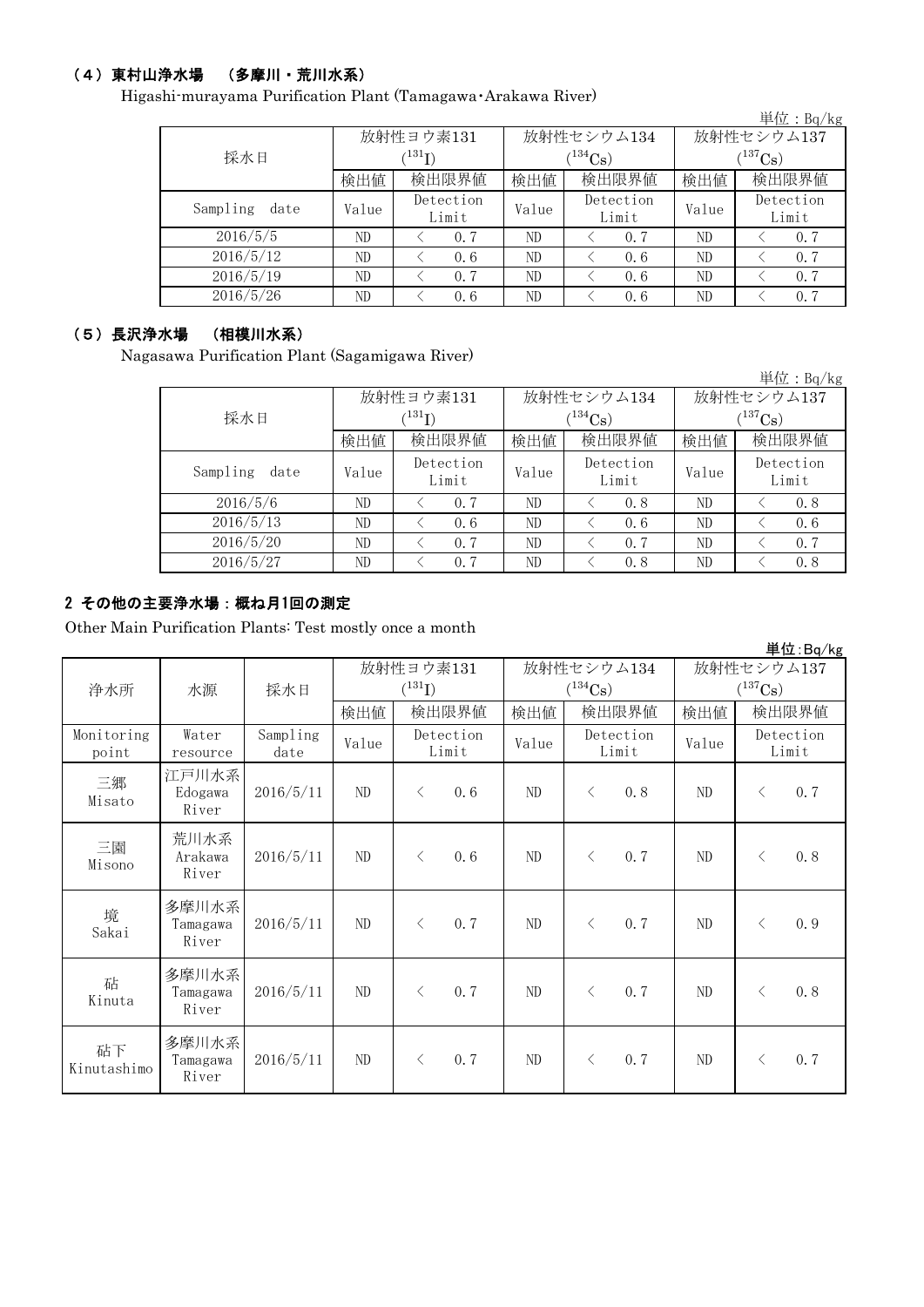## 3 多摩地区等の表流水・伏流水・浅井戸を水源とする浄水所:概ね月1回の測定

Water purification plants using surface water, subsoil water, or shallow well water in Tama Area: Test mostly once a month

|                  |                  |       |                      |       |                                |            | 単位: Bq/kg                      |
|------------------|------------------|-------|----------------------|-------|--------------------------------|------------|--------------------------------|
|                  |                  |       | 放射性ヨウ素131            |       | 放射性セシウム134                     | 放射性セシウム137 |                                |
| 浄水所              | 採水日              | 検出値   | $(^{131}I)$<br>検出限界値 | 検出値   | $(^{134}\mathrm{Cs})$<br>検出限界値 | 検出値        | $(^{137}\mathrm{Cs})$<br>検出限界値 |
| Monitoring point | Sampling<br>date | Value | Detection<br>Limit   | Value | Detection<br>Limit             | Value      | Detection<br>Limit             |
| 戸倉<br>Tokura     | 2016/5/11        | ND    | 0.8<br>$\langle$     | ND    | 0.6<br>$\lt$                   | ND         | 0.7<br>$\langle$               |
| 乙津<br>Ottsu      | 2016/5/11        | ND    | $\langle$<br>0.7     | ND    | 0.5<br>$\lt$                   | ND         | $\langle$<br>0.6               |
| 日原<br>Nippara    | 2016/5/16        | ND    | 0.6<br>$\langle$     | ND    | 0.7<br>$\langle$               | $\rm ND$   | 0.7<br>$\lt$                   |
| 氷川<br>Hikawa     | 2016/5/16        | ND    | 0, 8<br>$\langle$    | ND    | 0, 7<br>$\langle$              | ND         | 0.7<br>$\langle$               |
| 棚沢<br>Tanasawa   | 2016/5/19        | ND    | 0.7<br>$\langle$     | ND    | 0, 6<br>$\langle$              | ND         | 0.7<br>$\langle$               |
| 大丹波<br>0taba     | 2016/5/19        | ND    | 0.8<br>$\langle$     | ND    | 0.6<br>$\lt$                   | ND         | 0.7<br>$\langle$               |
| 深沢<br>Fukasawa   | 2016/5/23        | ND    | 0.7<br>$\langle$     | ND    | 0.5<br>$\langle$               | ND         | 0.7<br>$\langle$               |
| 小河内<br>Ogouchi   | 2016/5/25        | ND    | 0.6<br>$\langle$     | ND    | $\langle$<br>0.6               | ND         | 0.9<br>$\langle$               |
| ひむら<br>Himura    | 2016/5/25        | ND    | 0.7<br>$\langle$     | ND    | 0.6<br>$\lt$                   | $\rm ND$   | 0.6<br>$\langle$               |

### <表流水を水源とする浄水所> <surface water>

## <伏流水を水源とする浄水所> <subsoil water>

|                       |                  |       |                    |                |                       |            | 単位: $Bq/kg$           |
|-----------------------|------------------|-------|--------------------|----------------|-----------------------|------------|-----------------------|
|                       |                  |       | 放射性ヨウ素131          |                | 放射性セシウム134            | 放射性セシウム137 |                       |
| 浄水所                   | 採水日              |       | $(^{131}I)$        |                | $(^{134}\mathrm{Cs})$ |            | $(^{137}\mathrm{Cs})$ |
|                       |                  | 検出値   | 検出限界値              | 検出値            | 検出限界値                 | 検出値        | 検出限界値                 |
| Monitoring point      | Sampling<br>date | Value | Detection<br>Limit | Value          | Detection<br>Limit    | Value      | Detection<br>Limit    |
| 千ヶ瀬第二<br>Chigasedaini | 2016/5/12        | ND    | 0.7<br>$\langle$   | ND             | $\langle$<br>0, 6     | ND         | 0.7<br>$\langle$      |
| 日向和田<br>Hinatawada    | 2016/5/12        | ND    | $\langle$<br>0.8   | ND             | 0.7<br>$\langle$      | ND         | 0.8<br>$\langle$      |
| 成木<br>Nariki          | 2016/5/17        | ND    | 0.7<br>$\langle$   | ND             | 0.5<br>$\langle$      | ND         | 0.7<br>$\langle$      |
| 二俣尾<br>Futamatao      | 2016/5/17        | ND    | 0.7<br>$\lt$       | N <sub>D</sub> | 0.7<br>$\lt$          | ND         | 0.8<br>$\lt$          |
| 高月<br>Takatsuki       | 2016/5/23        | ND    | 0.7<br>$\lt$       | ND             | 0.6<br>$\langle$      | ND         | 0.7<br>$\langle$      |
| 沢井第一<br>Sawaidaiichi  | 2016/5/24        | ND    | 0.8<br>$\langle$   | ND             | 0.5<br>$\langle$      | $\rm ND$   | 0.7<br>$\langle$      |
| 御岳山<br>Mitakesann     | 2016/5/26        | ND    | 0.6<br>$\langle$   | ND             | 0.7<br>$\lt$          | ND         | 0.7<br>$\lt$          |